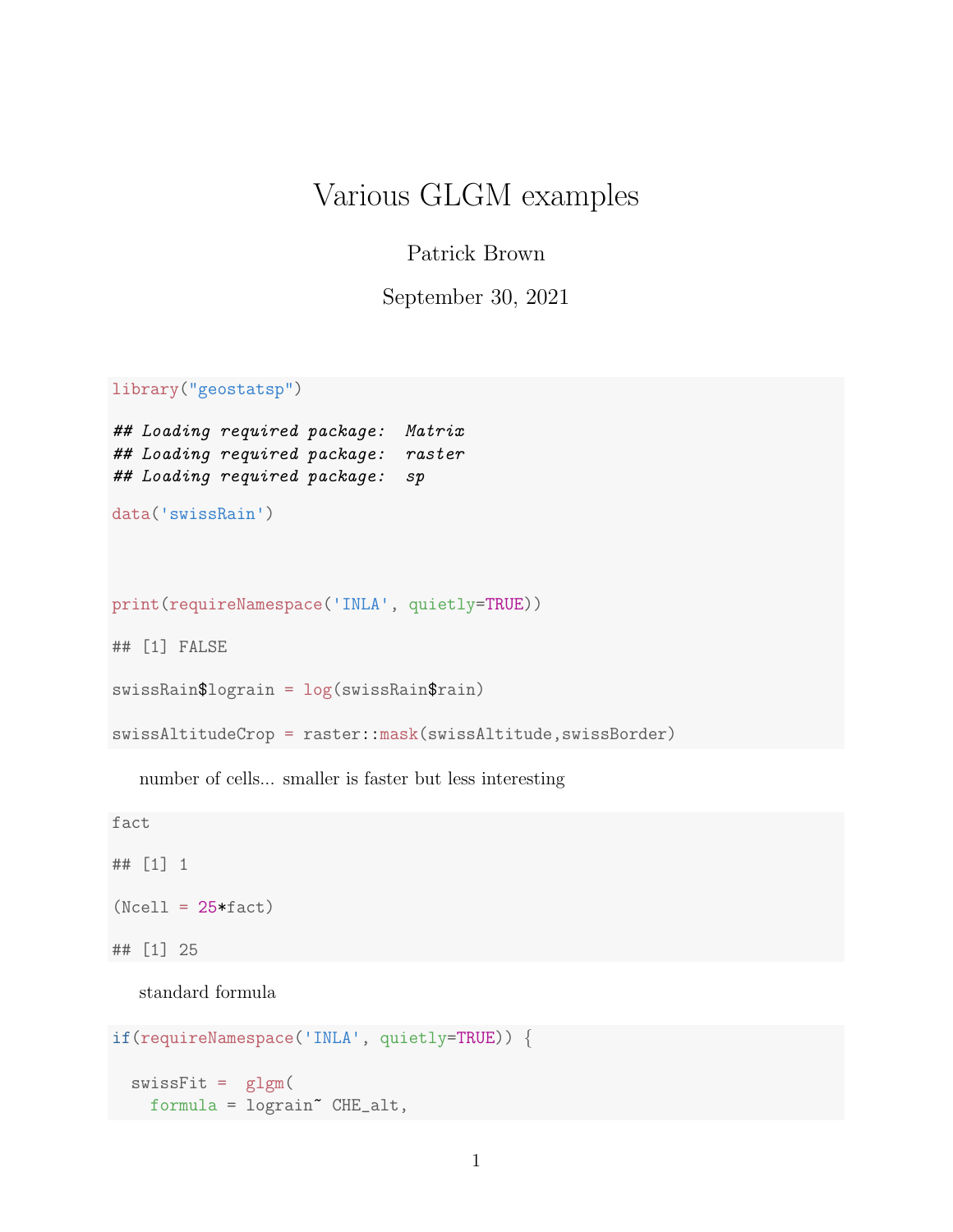```
data = swissRain,
  grid = Ncell,
  buffer = 10*1000,covariates=swissAltitudeCrop,
  family="gaussian",
 prior = list(
    sd=c(1,0.5),
    sdObs = 1,
    range=c(500000, 0.5)),
  control.inla = list(strategy='gaussian'),
  verbose=TRUE
)
if(length(swissFit$parameters)) {
  knitr::kable(swissFit$parameters$summary, digits=3)
swissExc = excProb(
  x=swissFit, random=TRUE,
 threshold=0)
plot(swissExc, breaks = c(0, 0.2, 0.8, 0.95, 1.00001),
  col=c('green','yellow','orange','red'))
plot(swissBorder, add=TRUE)
swissExcP = excProb(
  swissFit$inla$marginals.predict, 3,
   template=swissFit$raster)
plot(swissExcP, breaks = c(0, 0.2, 0.8, 0.95, 1.00001),
  col=c('green','yellow','orange','red'))
plot(swissBorder, add=TRUE)
matplot(
  swissFit$parameters$sd$posterior[,'x'],
  swissFit$parameters$sd$posterior[,c('y','prior')],
  lty=1, col=c('black','red'), type='l',
  xlab='sd', ylab='dens', xlim = c(0,5))
matplot(
  swissFit$parameters$range$posterior[,'x'],
  swissFit$parameters$range$posterior[,c('y','prior')],
  lty=1, col=c('black','red'), type='l',
```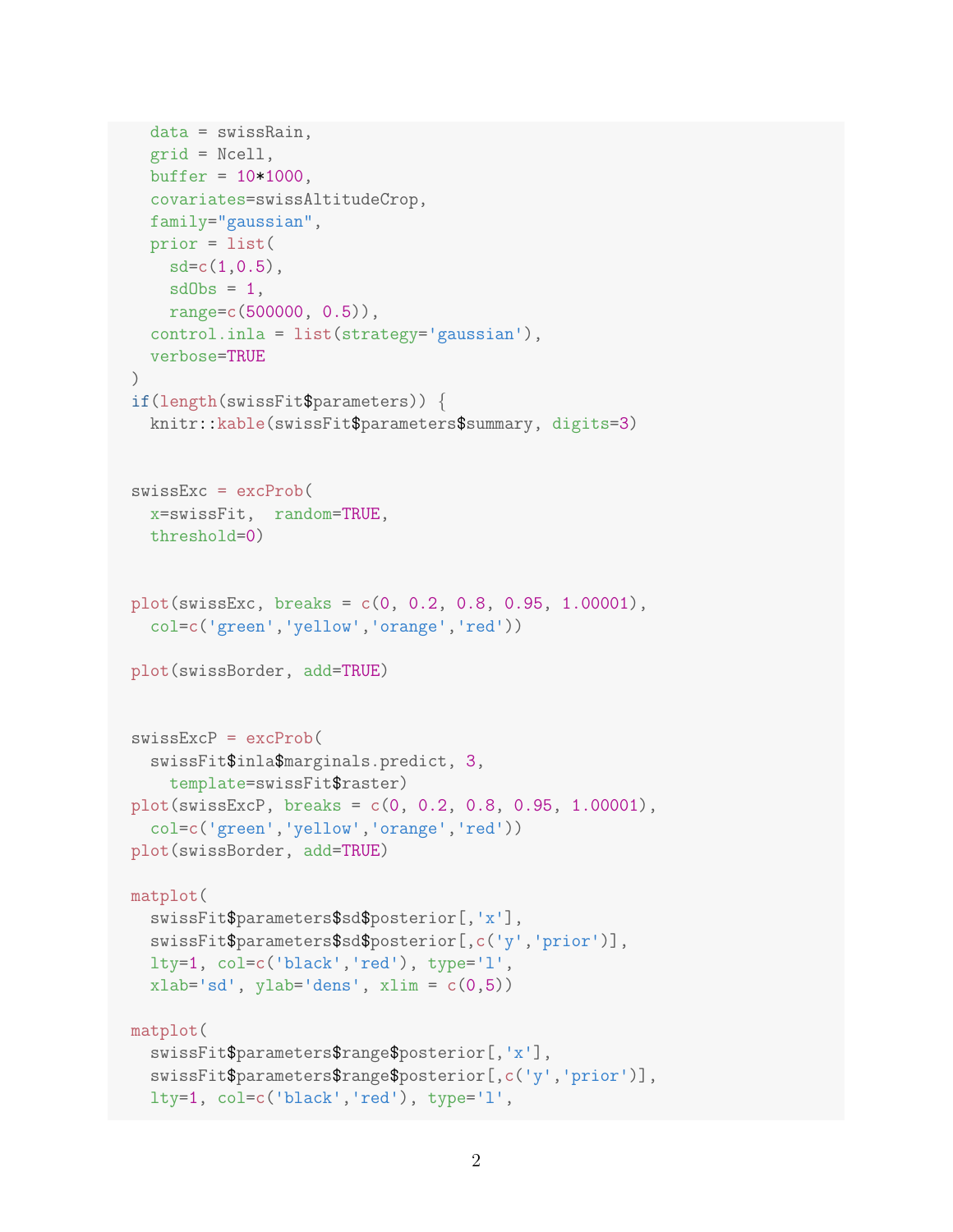```
xlab='range', ylab='dens')
 } else {
   print("INLA was not run, probably INLA isn't configured correctly")
  }
}
```
non-parametric elevation effect

```
altSeq = exp(seq)log(100), log(5000),
    by = \log(2)/5)
swissAltCut = raster::cut(
  swissAltitudeCrop,
 breaks=altSeq
\left( \right)names(swissAltCut) = 'bqrnt'
if(requireNamespace('INLA', quietly=TRUE)) {
  swissFitNp = glgm(formula = lograin f(\text{bqcnt}, \text{model} = 'rw2', scale.model=TRUE,values = 1:length(altSeq),
     prior = 'pc.prec', param = c(0.1, 0.01),
    data=swissRain,
    grid = Ncell,
    covariates=swissAltCut,
   family="gaussian", buffer=20000,
   prior=list(
      sd=c(u = 0.5, alpha = 0.1),range=c(50000,500000),
      sdObs = c(u=1, alpha=0.4)),control.inla=list(strategy='gaussian')
  )
  if(length(swissFitNp$parameters)) {
  knitr::kable(swissFitNp$parameters$summary, digits=3)
 matplot(
    altSeq,
    exp(swissFitNp$inla$summary.random$bqrnt[,
      c('0.025quant', '0.975quant', '0.5quant')]),
    log='xy',
    xlab ='elevation', ylab='rr',
  type='l',
```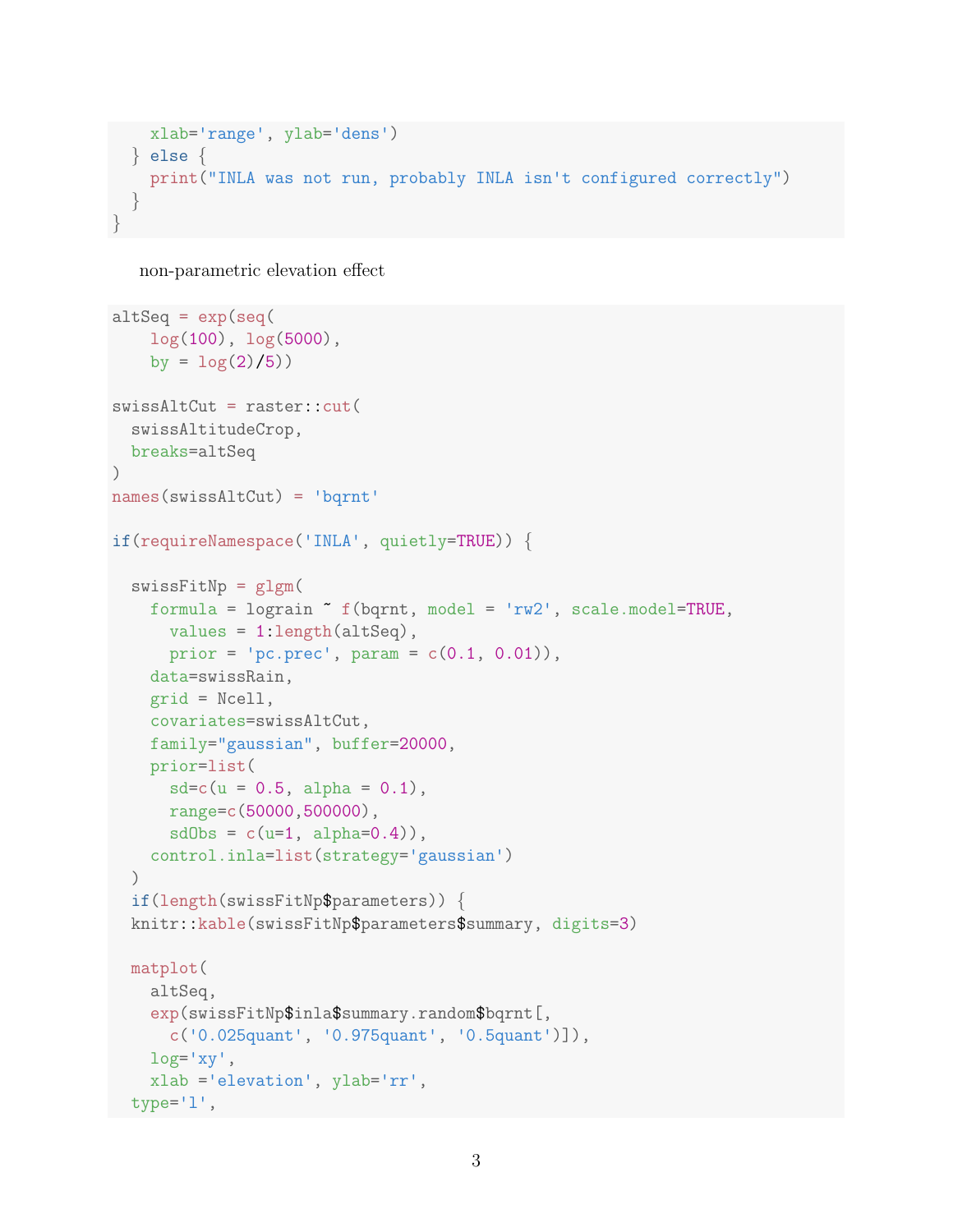```
lty = 1,
   col=c('grey','grey','black')
   )swissExcP = excProb(swissFitNp$inla$marginals.predict,
   3, template=swissFitNp$raster)
 plot(swissExcP, breaks = c(0, 0.2, 0.8, 0.95, 1.00001),
   col=c('green','yellow','orange','red'))
 plot(swissBorder, add=TRUE)
 } else {
   print("INLA was not run, probably INLA isn't configured correctly")
  }
}
```
intercept only, named response variable. legacy priors

```
if(requireNamespace('INLA', quietly=TRUE)) {
  swissFit = glgm("lograin", swissRain, Ncell,
    covariates=swissAltitude, family="gaussian", buffer=20000,
    priorCI=list(sd=c(0.2, 2), range=c(50000,500000), sdObs = 2),
    control.inla=list(strategy='gaussian')
  \left( \right)if(length(swissFit$parameters))
    knitr::kable(swissFit$parameters$summary[,c(1, 3:5, 8)], digits=4)
}
```
intercept only, add a covariate just to confuse glgm.

```
if(requireNamespace('INLA', quietly=TRUE)) {
  swissFit = glgm(formula=lograin~1,
    data=swissRain,
    grid=Ncell,
    covariates=swissAltitude,
    family="gaussian", buffer=20000,
    priorCI=list(sd=c(0.2, 2), range=c(50000,500000)),
    control.inla=list(strategy= 'gaussian'),
    control.family=list(hyper=list(prec=list(prior="loggamma", param=c(.1, .1))))
  \left( \right)if(length(swissFit$parameters)) {
  knitr::kable(swissFit$parameters$summary[,c(1, 3:5, 8)], digits=3)
```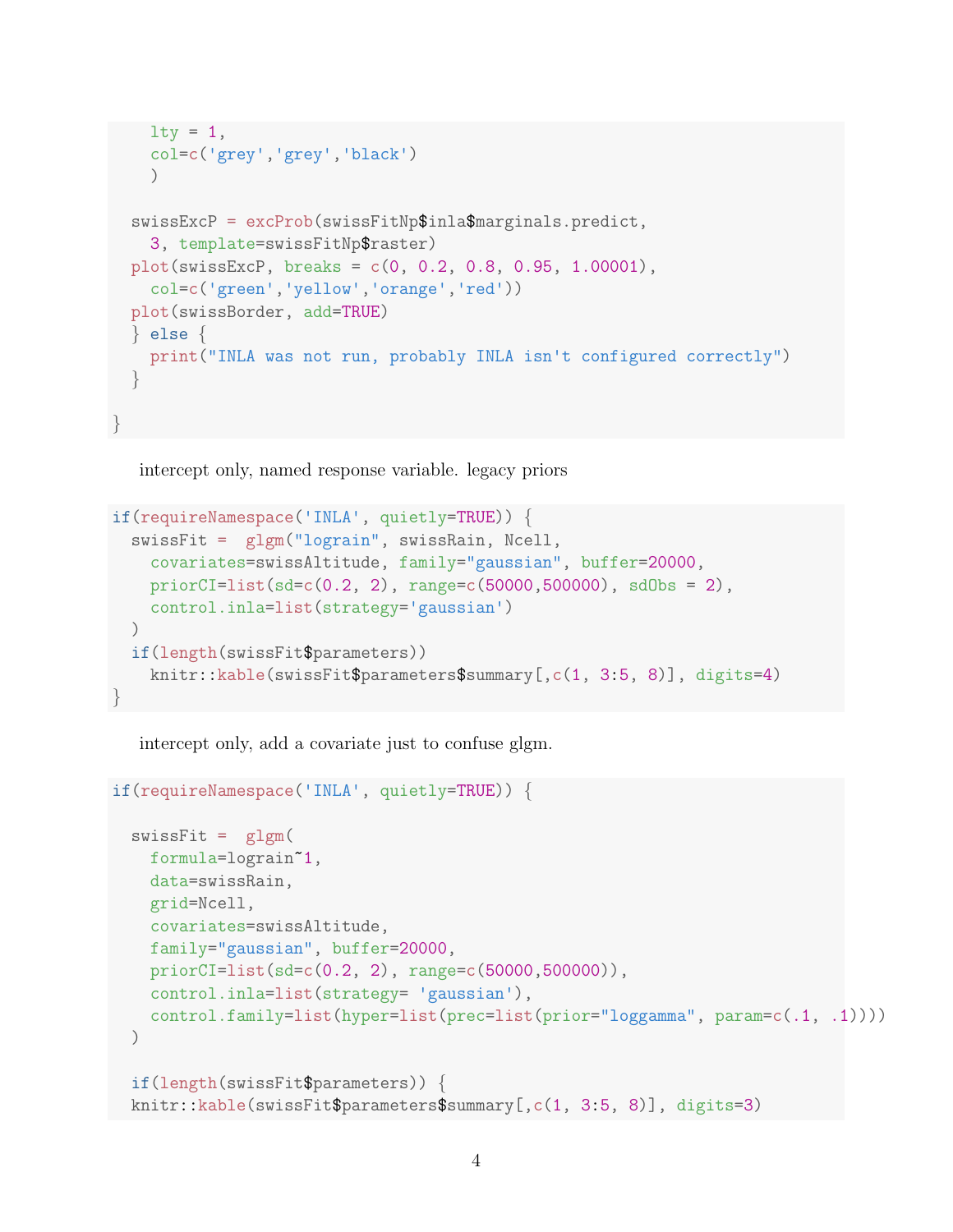```
swissExc = excProb(
   swissFit$inla$marginals.random$space, 0,
   template=swissFit$raster)
 plot(swissExc, breaks = c(0, 0.2, 0.8, 0.95, 1.00001),
   col=c('green','yellow','orange','red'))
 plot(swissBorder, add=TRUE)
   matplot(
   swissFit$parameters$range$posterior[,'x'],
   swissFit$parameters$range$posterior[,c('y','prior')],
   lty=1, col=c('black','red'), type='l',
   xlab='range', ylab='dens')
 } else {
   print("INLA was not run, probably INLA isn't configured correctly")
  }
}
```

```
covariates are in data
```

```
newdat = swissRainnewdat$elev = extract(swissAltitude, swissRain)
if(requireNamespace('INLA', quietly=TRUE)) {
  swissFit = glgm(lograin^{\sim} elev + land,newdat, Ncell,
    covariates=list(land=swissLandType),
    family="gaussian", buffer=40000,
    priorCI=list(sd=c(0.2, 2), range=c(50000,500000)),
    control.inla = list(strategy='gaussian'),
    control.family=list(hyper=list(prec=list(prior="loggamma",
          param=c(.1, .1)))
  \lambdaif(length(swissFit$parameters)) {
  knitr::kable(swissFit$parameters$summary, digits=3)
  plot(swissFit$raster[['predict.mean']])
  plot(swissBorder, add=TRUE)
    matplot(
    swissFit$parameters$range$posterior[,'x'],
    swissFit$parameters$range$posterior[,c('y','prior')],
    lty=1, col=c('black','red'), type='l',
    xlab='range', ylab='dens')
  } else {
```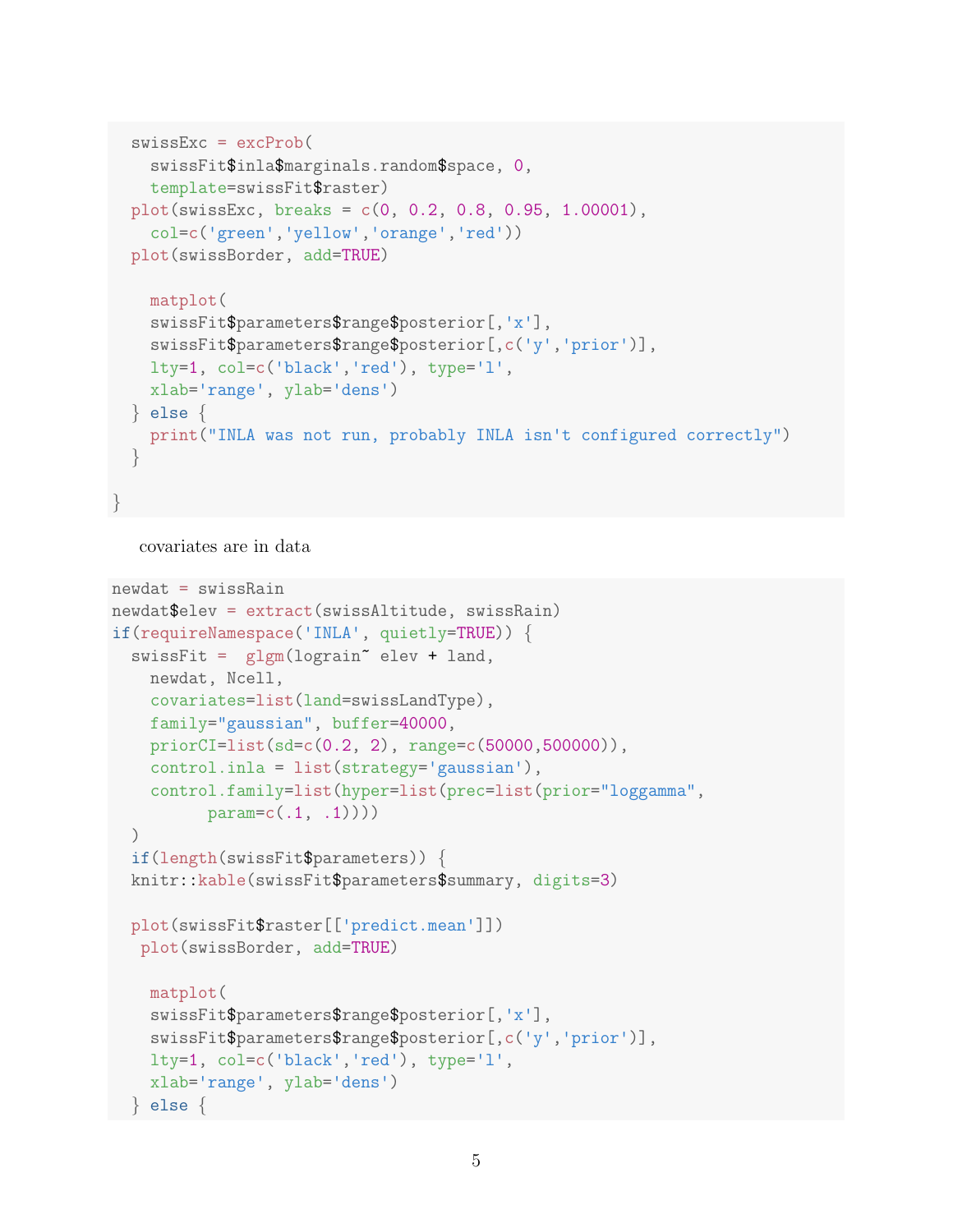```
print("INLA was not run, probably INLA isn't configured correctly")
 }
}
```
formula, named list elements

```
if(requireNamespace('INLA', quietly=TRUE)) {
  swissFit = glgm(lograin^ \circ elev,swissRain, Ncell,
    covariates=list(elev=swissAltitude),
    family="gaussian", buffer=20000,
    priorCI=list(sd=c(0.2, 2), range=c(50000,500000)),
    control.mode=list(theta=c(1.9,0.15,2.6),restart=TRUE),
    control.inla = list(strategy='gaussian'),
    control.family=list(hyper=list(prec=list(prior="loggamma",
          param=c(.1, .1)))
  )
  if(length(swissFit$parameters))
    swissFit$parameters$summary[,c(1,3,5)]
}
```
categorical covariates

```
if(requireNamespace('INLA', quietly=TRUE)) {
  swissFit = glgm(formula = lograin \tilde{\phantom{a}} elev + factor(land),
    data = swissRain, grid = Ncell,
    covariates=list(elev=swissAltitude,land=swissLandType),
    family="gaussian", buffer=20000,
    prior=list(sd=c(0.2, 0.5), range=c(100000,0.5)),
    control.inla=list(strategy='gaussian'),
    control.family=list(hyper=list(
      prec=list(prior="loggamma",
          param=c(.1, .1)))\left( \right)if(length(swissFit$parameters)) {
  knitr::kable(swissFit$parameters$summary[,c(1,3,5)], digits=3)
  plot(swissFit$raster[['predict.mean']])
   plot(swissBorder, add=TRUE)
```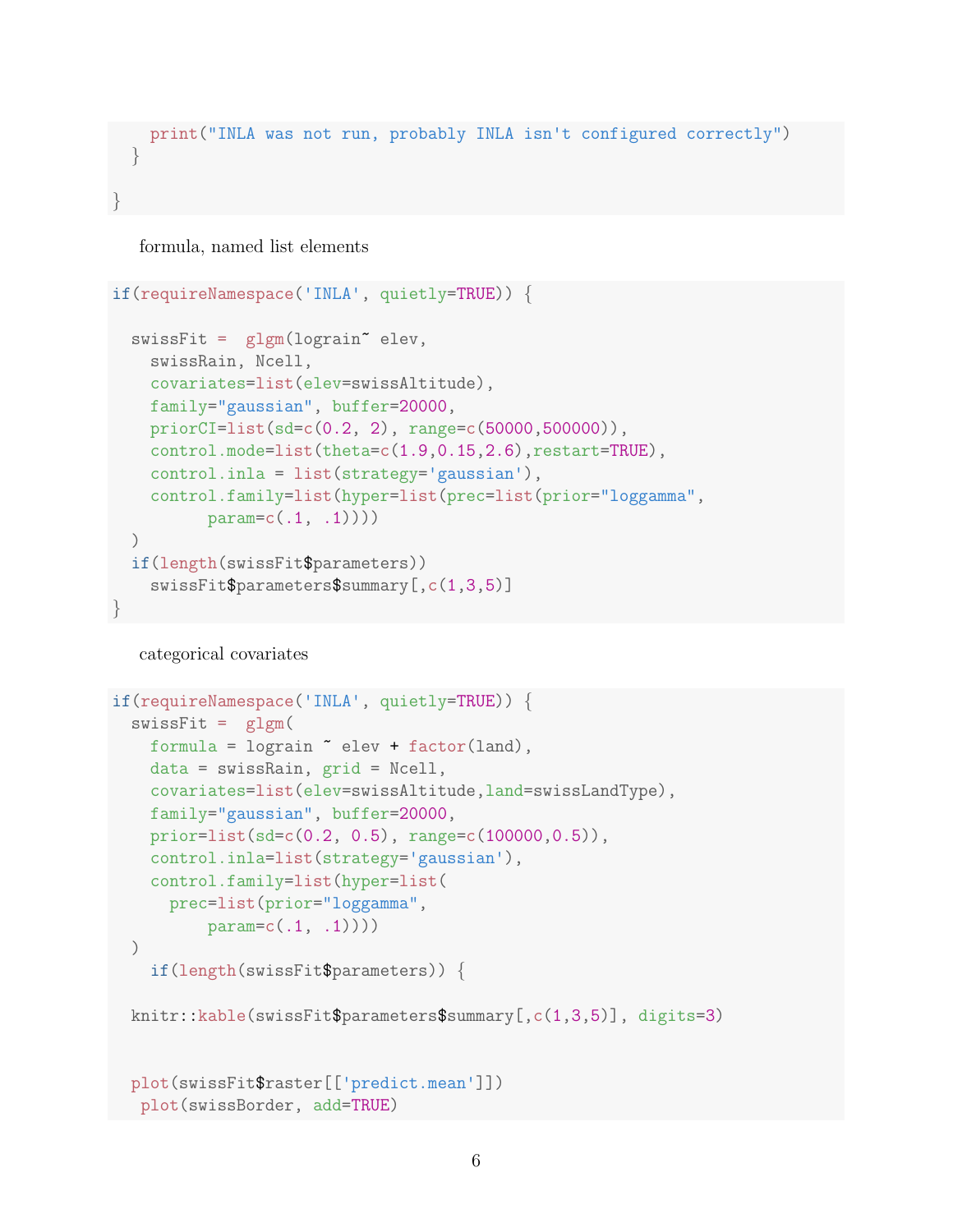```
matplot(
   swissFit$parameters$range$posterior[,'x'],
   swissFit$parameters$range$posterior[,c('y','prior')],
   lty=1, col=c('black','red'), type='l',
   xlab='range', ylab='dens')
    }
}
```
put some missing values in covaritates also dont put factor() in formula

```
temp = values(swissAltitude)
temp[seq(10000,12000)] = NA
values(swissAltitude) = temp
if(requireNamespace('INLA', quietly=TRUE)) {
 swissFitMissing = glgm(rain ~ elev + land,swissRain, Ncell,
    covariates=list(elev=swissAltitude,land=swissLandType),
   family="gaussian", buffer=20000,
   prior=list(sd=c(0.2, 0.5), range=c(100000,0.5)),
    control.inla = list(strategy='gaussian'),
    control.family=list(hyper=list(prec=list(prior="loggamma",
          param=c(.1, .1)))
 )
    if(length(swissFitMissing$parameters))
      knitr::kable(swissFitMissing$parameters$summary[,1:5], digits=3)
}
```
covariates in data, factors

```
newdat = swissRain
newdat$landOrig = factor(unlist(raster::factorValues(swissLandType, raster::extract(swis
newdat$landRel = relevel(newdat$landOrig, 'Mixed forests')
```
if(requireNamespace('INLA', quietly=TRUE)) {

```
swissFit = glgm(formula = lograin~ elev + landOrig,
 data=newdat,
  covariates=list(elev = swissAltitude),
  grid=squareRaster(swissRain,Ncell),
 family="gaussian", buffer=0,
```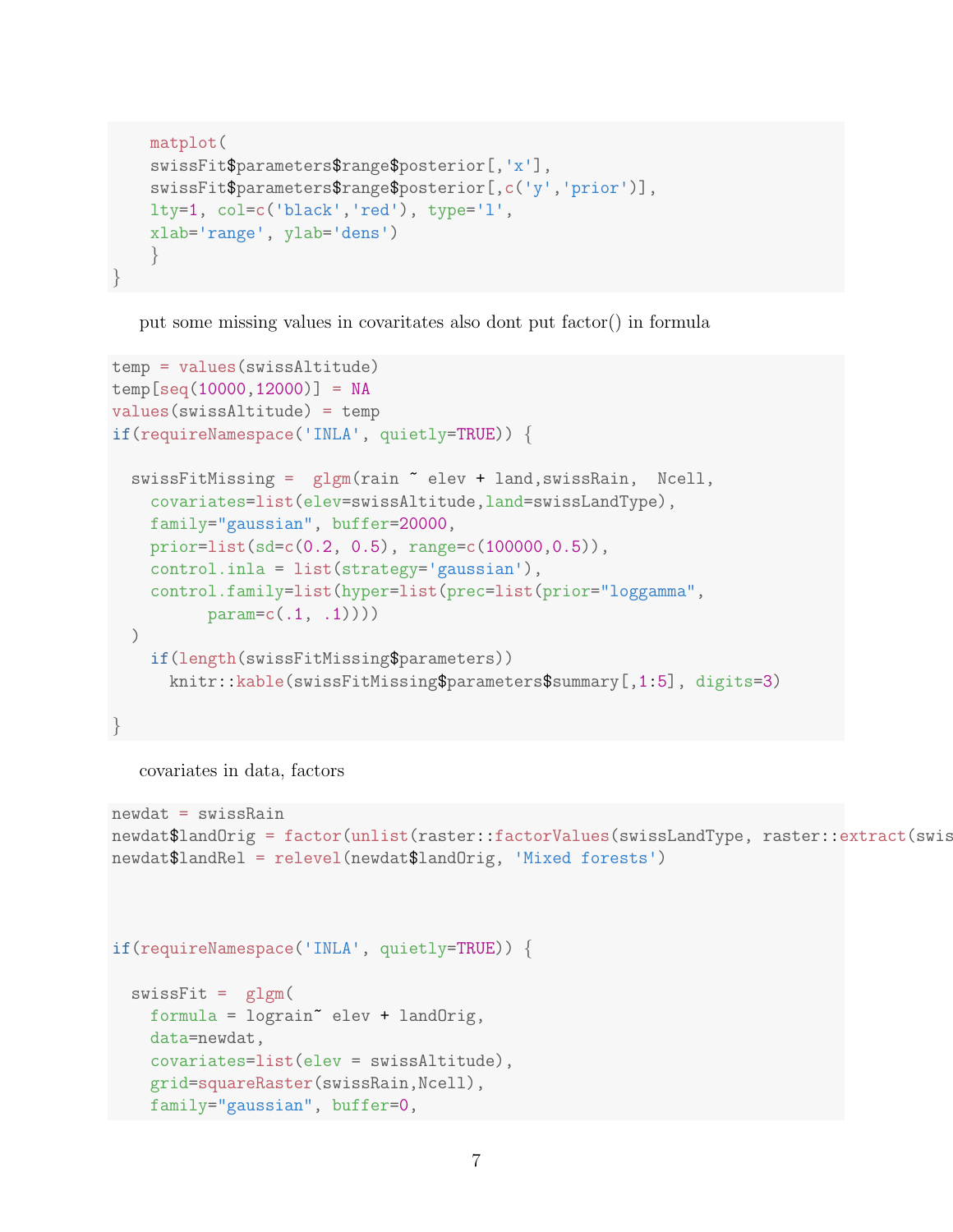```
prior=list(sd=c(0.2, 0.5), range=c(100000,0.5)),
   control.inla = list(strategy='gaussian'),
   control.family=list(hyper=list(prec=list(prior="loggamma",
         param=c(.1, .1)))
  )
 swissFitR = g1gm(formula = logarith elev + landRel,
   data=newdat,
   grid=squareRaster(swissRain,Ncell),
   covariates=list(elev = swissAltitude, landRel = swissLandType),
   family="gaussian", buffer=0,
   prior=list(sd=c(0.2, 0.5), range=c(100000, 0.5)),control.inla = list(strategy='gaussian'),
   control.family=list(hyper=list(prec=list(prior="loggamma",
         param = c(.1, .1)),
   verbose= TRUE
 )
 if(length(swissFit$parameters)) {
   levels(newdat$landOrig)
   levels(newdat$landRel)
   levels(swissFit$inla$.args$data$landOrig)
   levels(swissFitR$inla$.args$data$landRel)
   knitr::kable(swissFit$parameters$summary, digits=3)
   knitr::kable(swissFitR$parameters$summary, digits=3)
  }
}
```

```
covariates are in data, interactions
```

```
newdat = swissRain
newdat$elev = extract(swissAltitude, swissRain)
if(requireNamespace('INLA', quietly=TRUE)) {
 swissFit = glgm(formula = lograin~ elev : land,
   data=newdat,
    grid=squareRaster(swissRain,Ncell),
    covariates=list(land=swissLandType),
    family="gaussian", buffer=0,
   prior=list(sd=c(0.2, 0.5), range=c(100000,0.5)),
    control.inla = list(strategy='gaussian'),
    control.family=list(hyper=list(prec=list(prior="loggamma",
```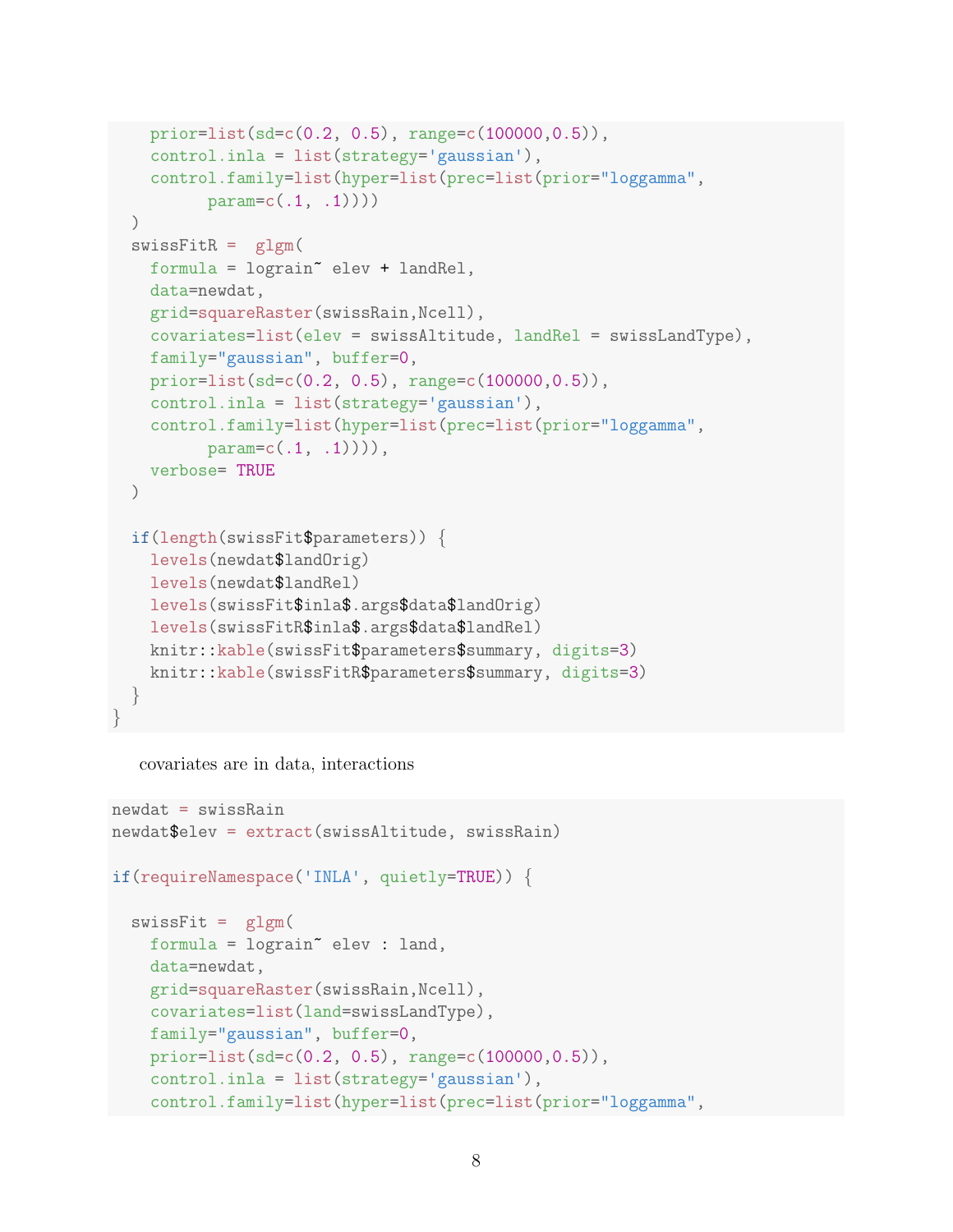```
param=c(.1, .1)))
  )
 if(length(swissFit$parameters)) {
   knitr::kable(swissFit$parameters$summary, digits=3)
   plot(swissFit$raster[['predict.mean']])
   plot(swissBorder, add=TRUE)
   matplot(
   swissFit$parameters$range$posterior[,'x'],
   swissFit$parameters$range$posterior[,c('y','prior')],
   lty=1, col=c('black','red'), type='l',
   xlab='range', ylab='dens')
  }
}
```
these tests are time consuming, so only run them if the fact variable is set to a value above 1.

```
data('loaloa')
 rcl = rbind(# wedlands and mixed forests to forest
   c(5,2),c(11,2),
# savannas to woody savannas
    c(9,8),
    # croplands and urban changed to crop/natural mosaid
   c(12,14),c(13,14)ltLoaR = reclassify(ltLoa, rcl)
 levels(ltLoaR) = levels(ltLoa)
 elevationLoa = elevationLoa - 750
 elevLow = reclassify(elevationLoa, c(0, Inf, 0))
 elevHigh = reclassify(elevationLoa, c(-Inf, 0, 0))covList = list(e1Low = elevLow, elifigh = elevHigh,land = ltLoaR, evi=eviLoa)
if(requireNamespace('INLA', quietly=TRUE) & fact > 1) {
 loafit = glgm(
```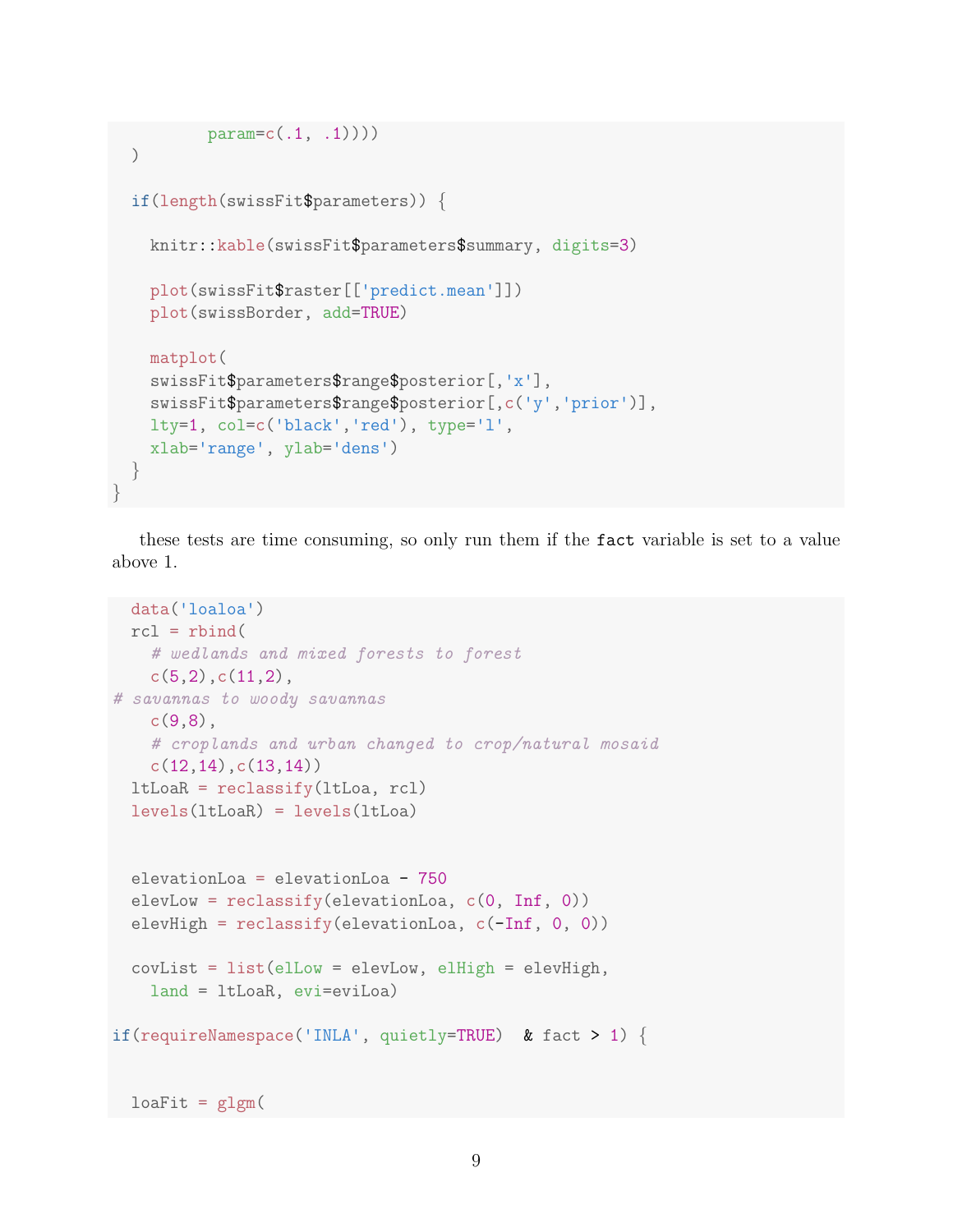```
y ~ land + evi + elHigh + elLow +
    f(villageID, prior = 'pc.prec', param = c(log(2), 0.5),model="iid"),
  loaloa,
  Ncell,
  covariates=covList,
  family="binomial", Ntrials = loaloa$N,
  shape=2, buffer=25000,
  prior = list(
    sd = log(2),
   range = list(prior = 'invgamma', param = c(shape=2, rate=1))),
  control.inla = list(strategy='gaussian')
  )
  if(length(loaFit$parameters)) {
loaFit$par$summary[,c(1,3,5)]
plot(loaFit$raster[['predict.exp']])
  matplot(
    loaFit$parameters$range$posterior[,'x'],
    loaFit$parameters$range$posterior[,c('y','prior')],
  lty=1, col=c('black','red'), type='l',
  xlab='range', ylab='dens')
```

```
if(requireNamespace('INLA', quietly=TRUE) & fact > 1) {
```
} }

```
# prior for observation standard deviation
 swissFit = glgm( formula="lograin",data=swissRain, grid=Ncell,
   covariates=swissAltitude, family="gaussian", buffer=20000,
   prior=list(sd=0.5, range=200000, sdObs=1),
   control.inla = list(strategy='gaussian')
 )
}
```
a model with little data, posterior should be same as prior

```
data2 = SpatialPointsDataFrame(cbind(c(1,0), c(0,1)),
  data=data.frame(y=c(0,0), offset=c(-50,-50), x=c(-1,1)))
```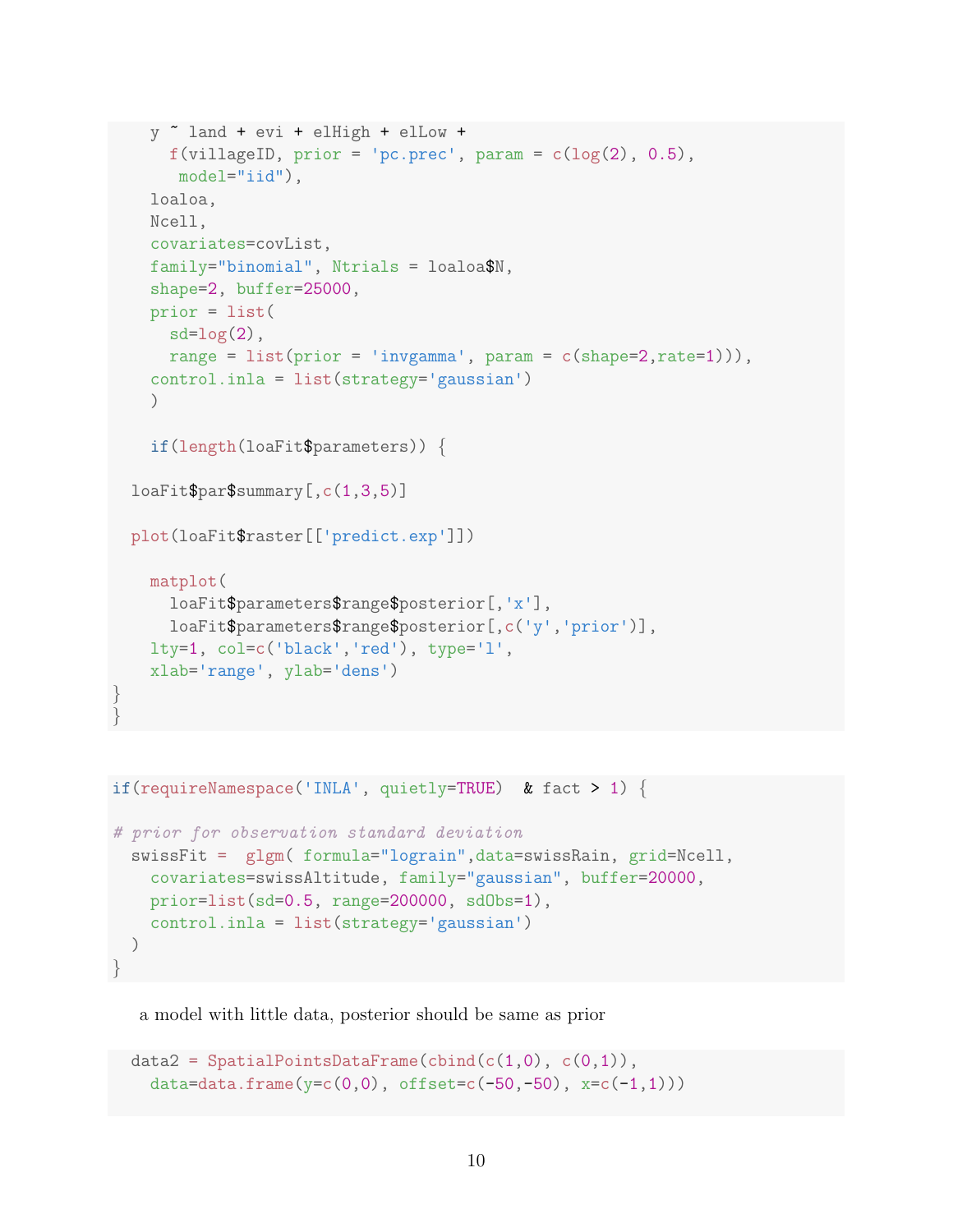```
if(requireNamespace('INLA', quietly=TRUE) & fact > 1) {
resNoData = res = g1gm(data=data2, grid=Ncell,
    formula=y~1 + x+offset(offset),
    prior = list(sd=0.5, range=0.1),
   family="poisson",
   buffer=0.5,
    control.fixed=list(
     mean.intercept=0, prec.intercept=1,
     mean=0, prec=4),
   control.mode = list(theta = c(0.651, 1.61), restart=TRUE),
   control.inla = list(strategy='gaussian')
 \lambdaif(length(res$parameters)) {
# beta
 plot(res$inla$marginals.fixed[['x']], col='blue', type='l',
   xlab='beta',lwd=3)
 xseq = res$inla$maxgrinals.fixed[['x']][,'x']lines(xseq, dnorm(xseq, 0, 1/2),col='red',lty=2,lwd=3)
 legend("topright", col=c("blue","red"),lty=1,legend=c("prior","post'r"))
# sd
   matplot(
     res$parameters$sd$posterior[,'x'],
     res$parameters$sd$posterior[,c('y','prior')],
     xlim = c(0, 4),type='l', col=c('red','blue'),xlab='sd',lwd=3, ylab='dens')
    legend("topright", col=c("blue","red"),lty=1,legend=c("prior","post'r"))
# range
   matplot(
      res$parameters$range$posterior[,'x'],
     res$parameters$range$posterior[,c('y','prior')],
     xlim = c(0, 1.5),
      type='l', col=c('red','blue'),xlab='range',lwd=3, ylab='dens')
    legend("topright", col=c("blue","red"),lty=1,legend=c("prior","post'r"))
        matplot(
     res$parameters$scale$posterior[,'x'],
     res$parameters$scale$posterior[,c('y','prior')],
      xlim = c(0, 2/res$parameters$summary['range','0.025quant']),
```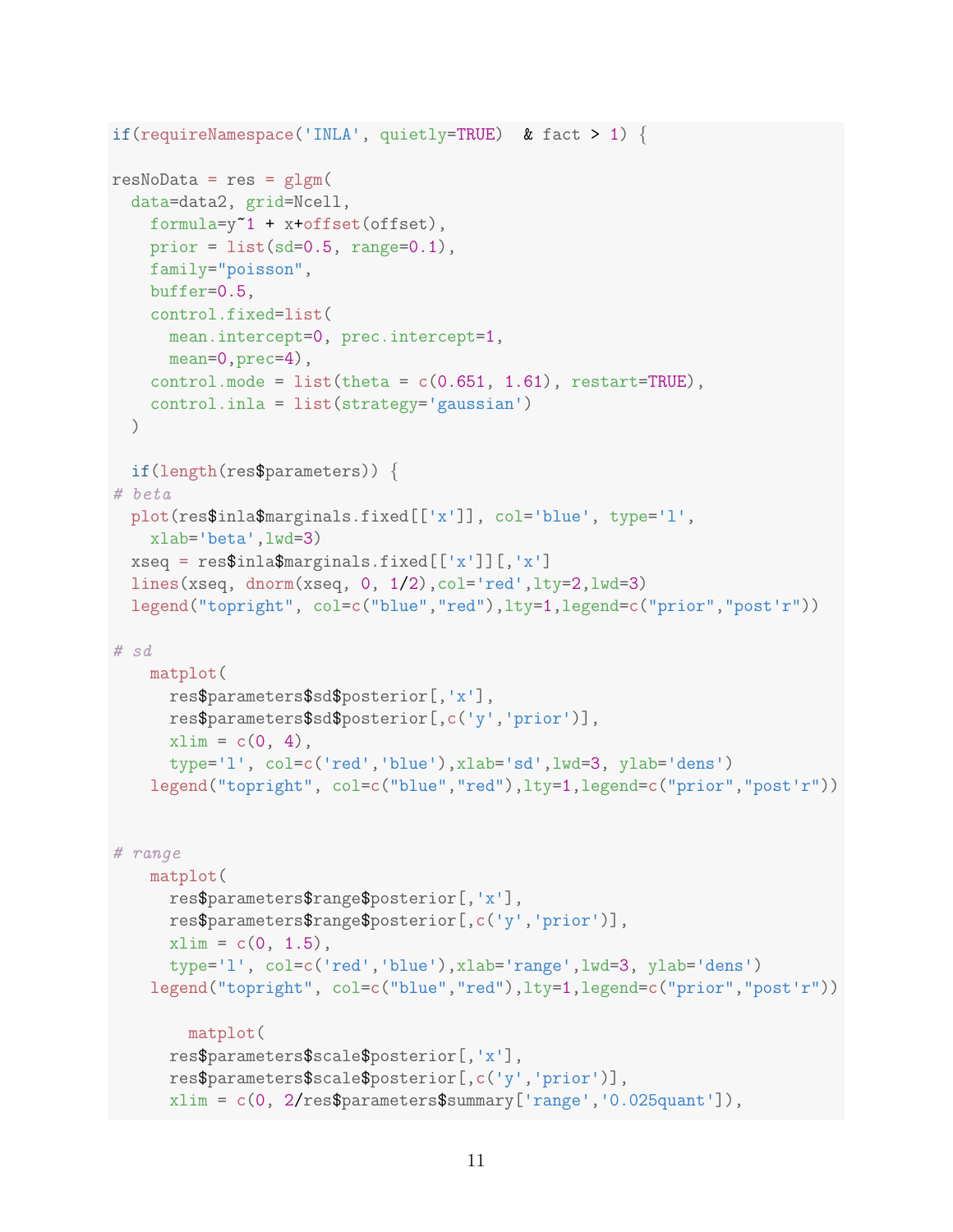```
\# ylim = c(0, 10^(-3)), xlim = c(0,1000),
     type='l', col=c('red','blue'),xlab='scale',lwd=3, ylab='dens')
   legend("topright", col=c("red","blue"),lty=1,legend=c("post'r","prior"))
}
}
```

```
if(requireNamespace('INLA', quietly=TRUE) & fact > 1) {
 resQuantile = res = glgm(data=data2,
   grid=25,
   formula=y~1 + x+offset(offset),
    prior = list(
     sd=c(lower=0.2, upper=2),
     range=c(lower=0.02, upper=0.5)),
   family="poisson", buffer=1,
    control.fixed=list(
     mean.intercept=0, prec.intercept=1,
     mean=0,prec=4),
   control.inla = list(strategy='gaussian')
 )
 if(length(res$parameters)) {
# beta
 plot(res$inla$marginals.fixed[['x']], col='blue', type='l',
   xlab='beta',lwd=3)
 xseq = res$inla$maxgnals.fixed[['x']][,'x']lines(xseq, dnorm(xseq, 0, 1/2),col='red',lty=2,lwd=3)
 legend("topright", col=c("blue","red"),lty=1,legend=c("prior","post'r"))
# sd
   matplot(
      res$parameters$sd$posterior[,'x'],
     res$parameters$sd$posterior[,c('y','prior')],
     xlim = c(0, 4),type='l', col=c('red','blue'),xlab='sd',lwd=3, ylab='dens')
    legend("topright", col=c("blue","red"),lty=1,legend=c("prior","post'r"))
# range
   matplot(
      res$parameters$range$posterior[,'x'],
```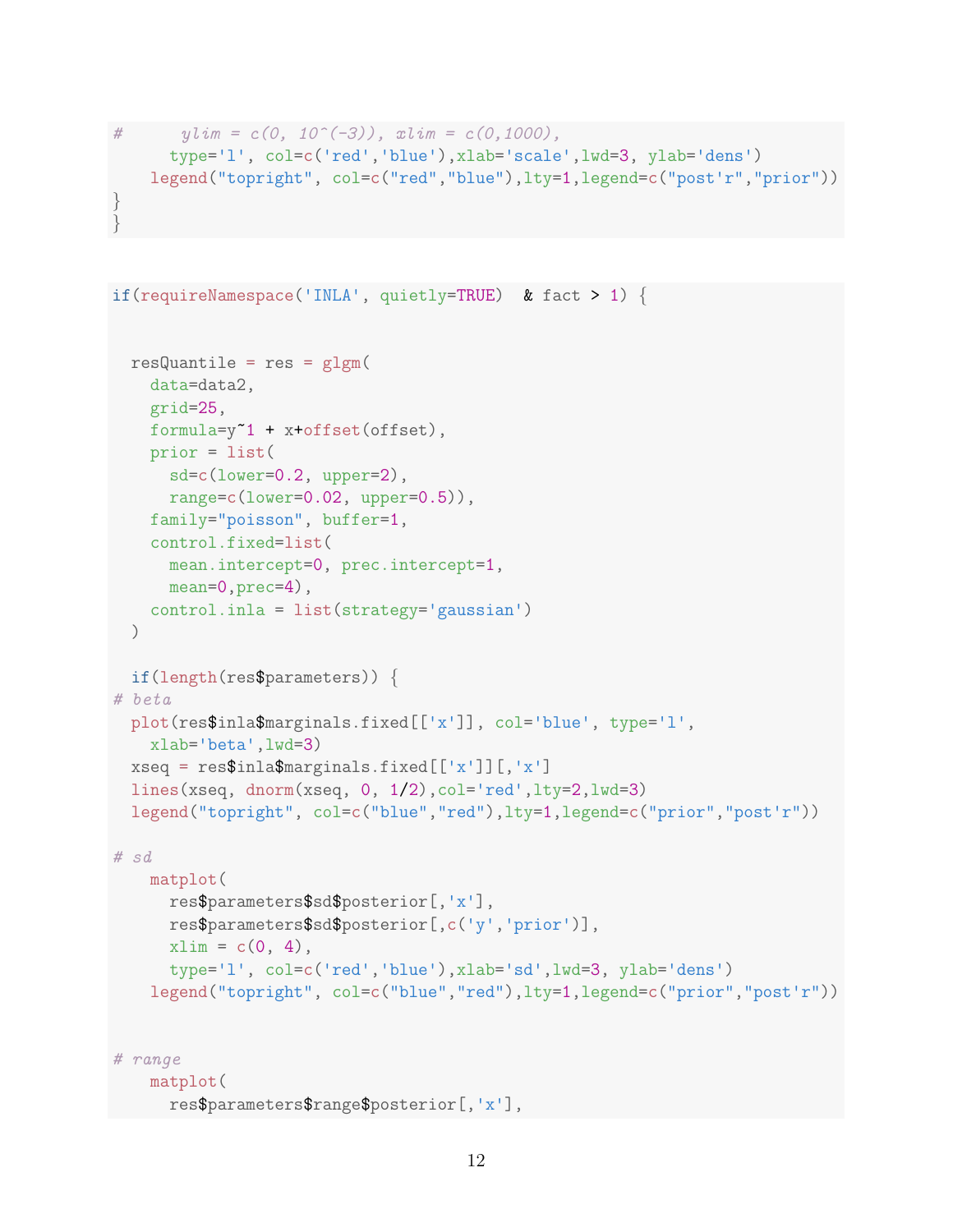```
res$parameters$range$posterior[,c('y','prior')],
      xlim = c(0, 1.2*res$ parameters$summary['range', '0.975quant']),
# x \, \text{l} \, \text{im} = c(0, 1), \, y \, \text{l} \, \text{im} = c(0, 5),type='l', col=c('red','blue'),xlab='range',lwd=3, ylab='dens')
    legend("topright", col=c("red","blue"),lty=1,legend=c("post'r","prior"))
# scale
    matplot(
      res$parameters$scale$posterior[,'x'],
      res$parameters$scale$posterior[,c('y','prior')],
      xlim = c(0, 2/res$parameters$summary['range','0.025quant']),
\# ylim = c(0, 10^(-3)), xlim = c(0,1000),
      type='l', col=c('red','blue'),xlab='scale',lwd=3, ylab='dens')
    legend("topright", col=c("red","blue"),lty=1,legend=c("post'r","prior"))
  }
}
```
No data, legacy priors

```
if(requireNamespace('INLA', quietly=TRUE) & fact > 1) {
resLegacy = res = glgm(data=data2,grid=20,
    formula=y~1 + x+offset(offset),
    priorCI = list(sd=c(lower=0.3,upper=0.5),
     range=c(lower=0.25, upper=0.4)),
   family="poisson",
    buffer=0.5,
    control.fixed=list(
     mean.intercept=0,
     prec.intercept=1,
     mean=0, prec=4),
    control.inla = list(strategy='gaussian'),
    control.mode=list(theta=c(2, 2),restart=TRUE)
 )
  if(length(res$parameters)) {
# intercept
 plot(res$inla$marginals.fixed[['(Intercept)']], col='blue', type='l',
   xlab='intercept',lwd=3)
 xseq = res$inla$marginals.fixed[['(Intercept)']][,'x']
 lines(xseq, dnorm(xseq, 0, 1),col='red',lty=2,lwd=3)
 legend("topright", col=c("blue","red"),lty=1,legend=c("prior","post'r"))
```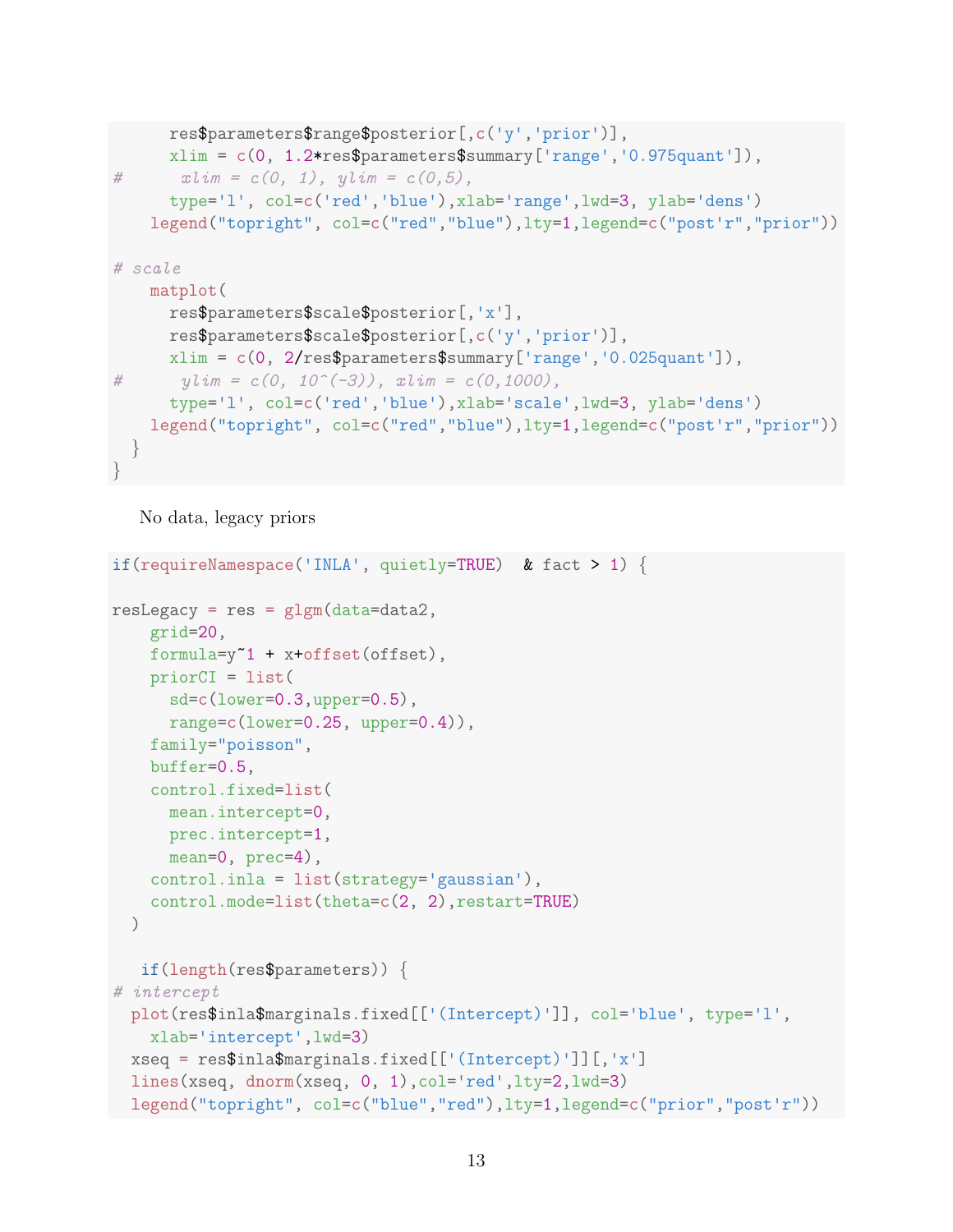```
# beta
 plot(res$inla$marginals.fixed[['x']], col='blue', type='l',
   xlab='beta',lwd=3)
 xseq = res$inla$maxgnals.fixed[['x']][,'x']lines(xseq, dnorm(xseq, 0, 1/2),col='red',lty=2,lwd=3)
 legend("topright", col=c("blue","red"),lty=1,legend=c("prior","post'r"))
# sd
   matplot(
     res$parameters$sd$posterior[,'x'],
     res$parameters$sd$posterior[,c('y','prior')],
     type='l', col=c('red','blue'),xlab='sd',lwd=3, ylab='dens')
   legend("topright", col=c("blue","red"),lty=1,legend=c("prior","post'r"))
# range
   matplot(
     res$parameters$range$posterior[,'x'],
     res$parameters$range$posterior[,c('y','prior')],
     type='l', col=c('red','blue'),xlab='range',lwd=3, ylab='dens')
   legend("topright", col=c("blue","red"),lty=1,legend=c("prior","post'r"))
   }
}
```
## specifying spatial formula

```
swissRain$group = 1+rbinom(length(swissRain), 1, 0.5)
theGrid = squareRaster(swissRain, Ncell, buffer=10*1000)
if(requireNamespace('INLA', quietly=TRUE) ) {
 swissFit = glgm(formula = rain " 1,data=swissRain,
   grid=theGrid,
    family="gaussian",
    spaceFromula = "f(space, model='matern2d',nrow = nrow(theGrid), ncol = ncol(theGrid),
      nu = 1, replicate = group),
      control.inla = list(strategy='gaussian'),
)
if(!is.null(swissFit$inla$summary.random$space)) {
 swissFit$rasterTwo = setValues(
    raster::brick(swissFit$raster, nl=2),
```